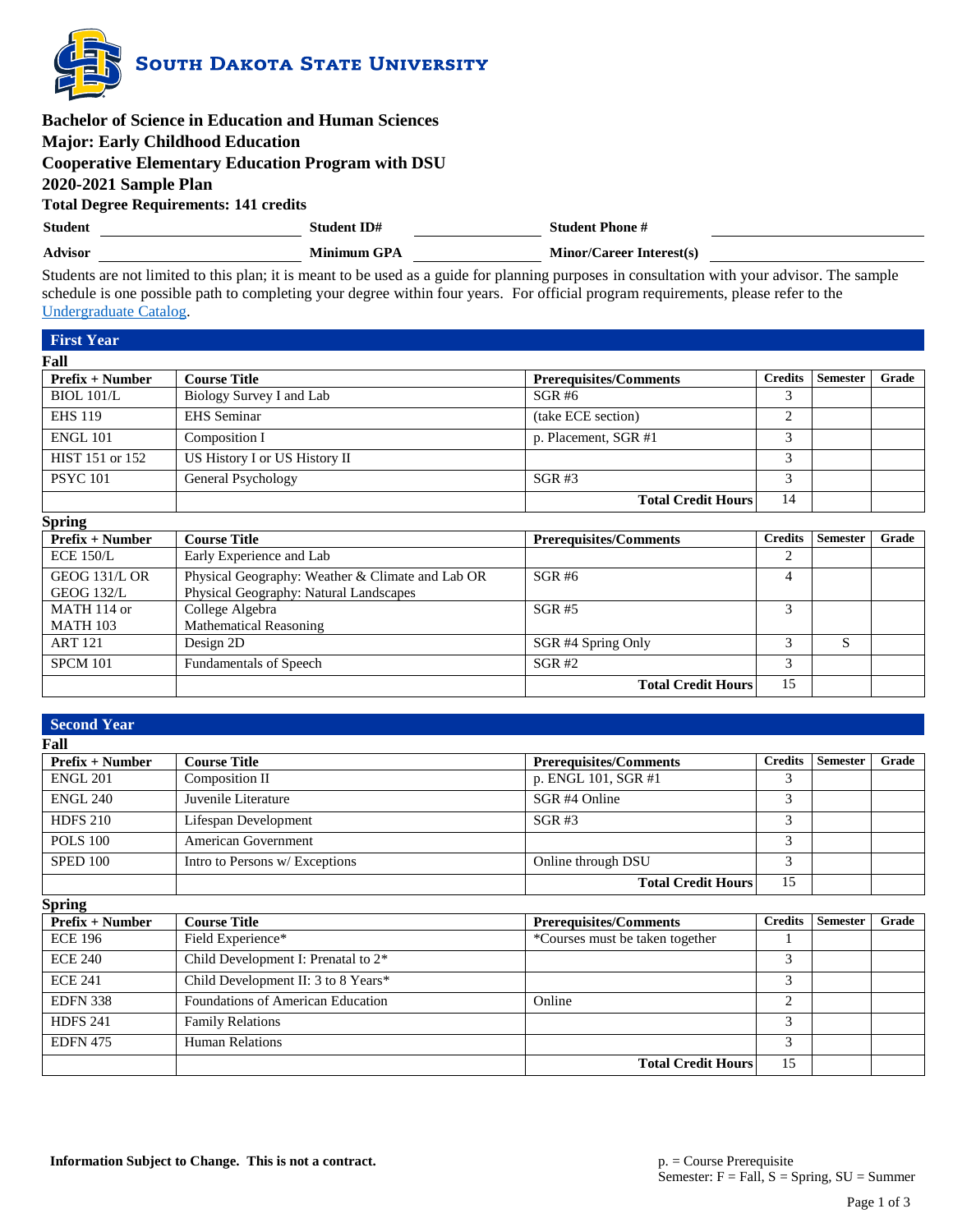

**Third Year**

| Fall              |                                                            |                                              |                |                 |       |
|-------------------|------------------------------------------------------------|----------------------------------------------|----------------|-----------------|-------|
| Prefix + Number   | <b>Course Title</b>                                        | <b>Prerequisites/Comments</b>                | <b>Credits</b> | <b>Semester</b> | Grade |
| <b>ECE 320/L</b>  | Pedagogy and Curriculum and Lab *                          | *Courses must be taken together              | 4              |                 |       |
| <b>ECE 360/L</b>  | Play and Inquiry and Lab *                                 |                                              | 4              |                 |       |
| ELED 303/L        | Earth and Physical Science to Educators                    | Online through DSU                           | 4              |                 |       |
| <b>MATH 341</b>   | Math Concepts for Teachers I                               | Online through DSU; p. MATH 103 or<br>higher | 3              |                 |       |
|                   |                                                            | <b>Total Credit Hours</b>                    | 15             |                 |       |
| <b>Spring</b>     |                                                            |                                              |                |                 |       |
| $Prefix + Number$ | <b>Course Title</b>                                        | <b>Prerequisites/Comments</b>                | <b>Credits</b> | <b>Semester</b> | Grade |
| <b>ECE 455</b>    | Administration and Supervision of Early Childhood Settings |                                              |                |                 |       |
| <b>ECE 488</b>    | Student Teaching (pre-K)                                   |                                              | 6              |                 |       |
| <b>EHS 319</b>    | Life, Love and Money                                       | Spring Only                                  | $\mathfrak{D}$ | S               |       |
| <b>MATH 342</b>   | Math Concepts for Teachers II                              | Online through DSU; p. MATH 103 or           | 3              |                 |       |

| <b>Summer</b>     |                                 |                                                  |  |       |
|-------------------|---------------------------------|--------------------------------------------------|--|-------|
| $Prefix + Number$ | <b>Course Title</b>             | <b>Prerequisites/Comments Credits   Semester</b> |  | Grade |
| <b>MUS 351</b>    | <b>Elementary Music Methods</b> | May Interim                                      |  |       |
| PE 360/L          | K-8 Physical Ed. Methods        | May Interim                                      |  |       |
|                   |                                 | <b>Total Credit Hours</b>                        |  |       |

higher

| <b>Fourth Year</b>     |                                        |                               |                |                 |       |
|------------------------|----------------------------------------|-------------------------------|----------------|-----------------|-------|
| Fall                   |                                        |                               |                |                 |       |
| $Prefix + Number$      | <b>Course Title</b>                    | <b>Prerequisites/Comments</b> | <b>Credits</b> | <b>Semester</b> | Grade |
| AIS 211                | American Indian Culture and Education  |                               | 3              |                 |       |
| <b>EDFN 365</b>        | Computer-Based Technology and Learning |                               | $\overline{2}$ |                 |       |
| <b>EPSY 302</b>        | <b>Educational Psychology</b>          |                               | 3              |                 |       |
| <b>GEOG 210</b>        | World Regional Geography               |                               | 3              |                 |       |
| Elective               |                                        |                               |                |                 |       |
|                        |                                        | <b>Total Credit Hours</b>     | 12             |                 |       |
| <b>Spring</b>          |                                        |                               |                |                 |       |
| $Prefix + Number$      | <b>Course Title</b>                    | <b>Prerequisites/Comments</b> | <b>Credits</b> | <b>Semester</b> | Grade |
| <b>EDER 415</b>        | <b>Educational Assessment</b>          | Online through DSU            | $\overline{c}$ |                 |       |
| <b>ELED 395</b>        | Practicum I                            |                               |                |                 |       |
| <b>ELED 440</b>        | K-8 Language Arts Methods              | Online through DSU            | $\overline{c}$ |                 |       |
| <b>ELED 450</b>        | K-8 Reading Methods                    | Online through DSU            | 3              |                 |       |
| <b>HLTH 420</b>        | Methods of Health Instruction          | Spring Only                   | 2              | S               |       |
| <b>SPED 441</b>        | Inclusive Methods for Diverse learners | Online through DSU            | $\overline{2}$ |                 |       |
|                        |                                        | <b>Total Credit Hours</b>     | 12             |                 |       |
| <b>Summer</b>          |                                        |                               |                |                 |       |
| <b>Prefix + Number</b> | <b>Course Title</b>                    | <b>Prerequisites/Comments</b> | <b>Credits</b> | <b>Semester</b> | Grade |
| <b>EDFN 300</b>        | Survey of Middle Level Education       | Online                        |                |                 |       |
|                        |                                        | <b>Total Credit Hours</b>     |                |                 |       |

| <b>Fifth Year</b> |                              |                               |                |                 |       |
|-------------------|------------------------------|-------------------------------|----------------|-----------------|-------|
| Fall              |                              |                               |                |                 |       |
| $Prefix + Number$ | <b>Course Title</b>          | <b>Prerequisites/Comments</b> | <b>Credits</b> | <b>Semester</b> | Grade |
| <b>ELED 459</b>   | Intro to Literacy Assessment | Online through DSU            |                |                 |       |
| ELED 320          | K-8 Science Methods          | On campus @ SDSU              |                |                 |       |
| ELED 330          | K-8 Math Methods             | On campus @ SDSU              |                |                 |       |

**Information Subject to Change. This is not a contract.** p. = Course Prerequisite p. = Course Prerequisite

**Total Credit Hours** 14